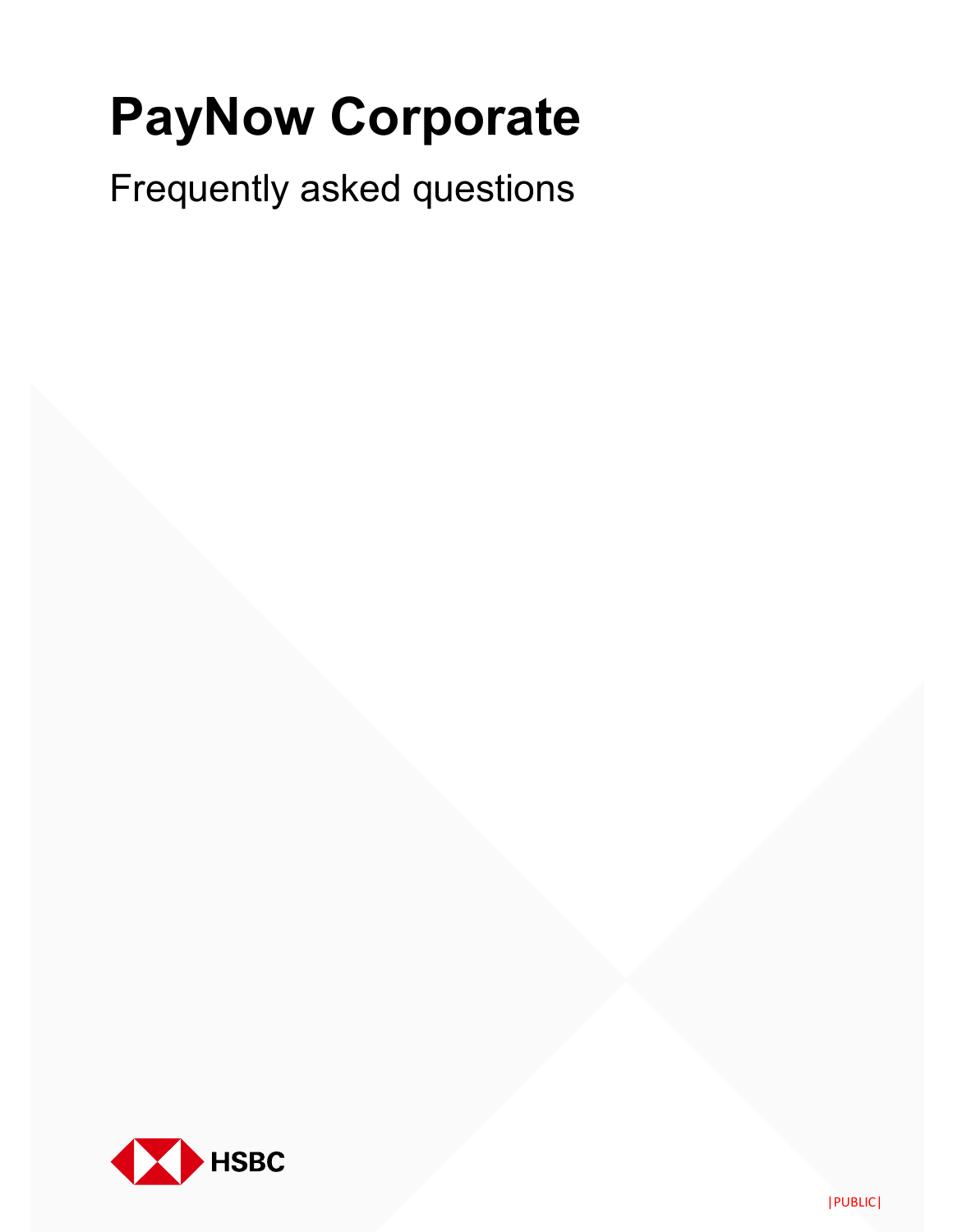# **1. General**

# **a. What is PayNow and PayNow Corporate?**

PayNow is a peer-to-peer funds transfer service available to retail customers of participating banks in Singapore.

Launched in 2017 by The Association of Banks in Singapore (ABS), PayNow enables customers to send and receive Singapore Dollar funds almost instantly from one bank to another through FAST – just by using the recipient's mobile number or Singapore NRIC/FIN. The service is free, secure, and available 24/7. With this, the sender no longer needs to know the recipient's bank and account number when doing fund transfers.

On 13 August 2018, this service was extended to corporate customers and is known as PayNow Corporate.

On 8 February 2021, non-bank Financial Instritutions (NFI) will offer PayNow. This enables users of these NFI e-wallets to make or receive real time funds transfer with PayNow using a new proxy called the Virtual Payment Address (VPA).

With the above, PayNow Corporate will enable corporate customers of any of the participating banks to receive Singapore Dollar funds from another participating bank or NFI in Singapore using an alias (their Unique Entity Number (UEN)). They will also be able to send Singapore Dollar funds through FAST to

- An individual using their mobile number or Singapore NRIC/FIN or
- Corporate using their UEN or
- NFI users' e-Wallets using their VPA

# **b. Which are the participating banks and NFI on PayNow/PayNow Corporate?**

The participating banks are: HSBC, Bank of China, Citibank Singapore, DBS Bank/POSB, Industrial and Commercial Bank of China Limited, Maybank, OCBC Bank, Standard Chartered Bank and United Overseas Bank.

The participating NFIs are: Grab Financial Group, Liquid Group and Singtel Dash.

# **c. What is a Virtual Payment Address (VPA)?**

The Virtual Payment Address (VPA) is an alias used by the NFI to link to an e-wallet to facilitate receipt of funds from another PayNow participating bank or NFI in Singapore.

# **d. How is VPA different from the existing PayNow alias?**

Existing PayNow alias such as Singapore NRIC/FIN, mobile numbers and UEN can only be linked to a bank account while VPA can only be linked to an NFI e-wallet.

# **e. Am I able to send or receive funds via PayNow Corporate if my bank is not on the service?**

If your bank is not on PayNow Corporate, you will not be able to send or receive funds using the service.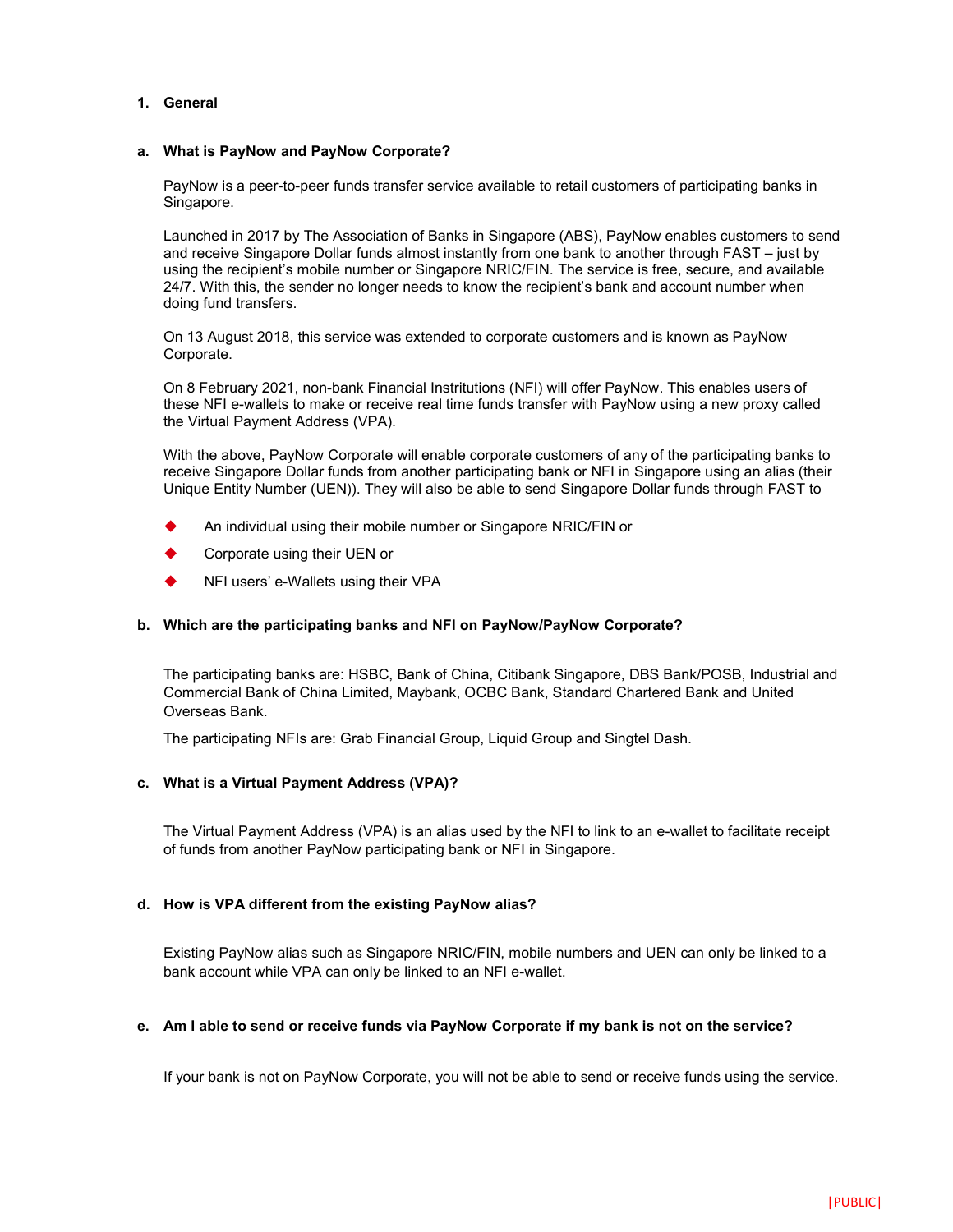# **f. What are the benefits of using PayNow Corporate?**

- **Instant payments:** Supports funds transfers to the beneficiary, 24 x 7 x 365.
- **Increased convenience:** Beneficiaries are not required to share their bank account details. A valid alias (mobile number, NRIC number, UEN or VPA) registered on PayNow is sufficient to make payment.
- ◆ **Better customer experience:** Funds are credited within 5 minutes<sup>1</sup>, allowing beneficiaries to enjoy almost instantaneous access to funds.
- **Instantaneous payment status updates:** Remitters can view the payment status updates instantly on HSBCnet, resulting in better payment visibility and cash flow management.
- **Minimise data maintenance:** Remitters do not need to collate and maintain beneficiary bank account details. The registered alias and associated bank details are maintained at a central depository managed by Banking Computer Services Pte Ltd (BCS), the operator appointed by ABS.

# **g. What are the currencies supported by PayNow Corporate?**

You can only perform Singapore dollar funds transfer via PayNow Corporate.

# **2. Registration and Setup**

# **a. Who can register for PayNow Corporate?**

Any Singapore registered company or government body who holds an account with any of the participating banks will be able to link their UEN to their bank account number. A 3 character alphanumeric suffix can be added to your UEN.

# **b. How do I register and setup PayNow Corporate?**

You do not need to register for PayNow Corporate to remit funds. You will be able to remit funds using PayNow Corporate from any of the participating banks.

You will need to register your UEN as an alias with HSBC to receive funds via PayNow Corporate. Registration can be done via HSBCnet. Your HSBCnet system administrator will need to grant entitlements to staff who are authorised to register and setup PayNow Corporate.

Once entitlement is given, the appropriate staff will be able to register the UEN and link it to an account. A 3 character alpha-numeric suffix can be added to your UEN.The registration request will need to be approved by another staff.

If you do not have HSBCnet, you can register your UEN by submitting a PayNow Corporate Alias Application Form.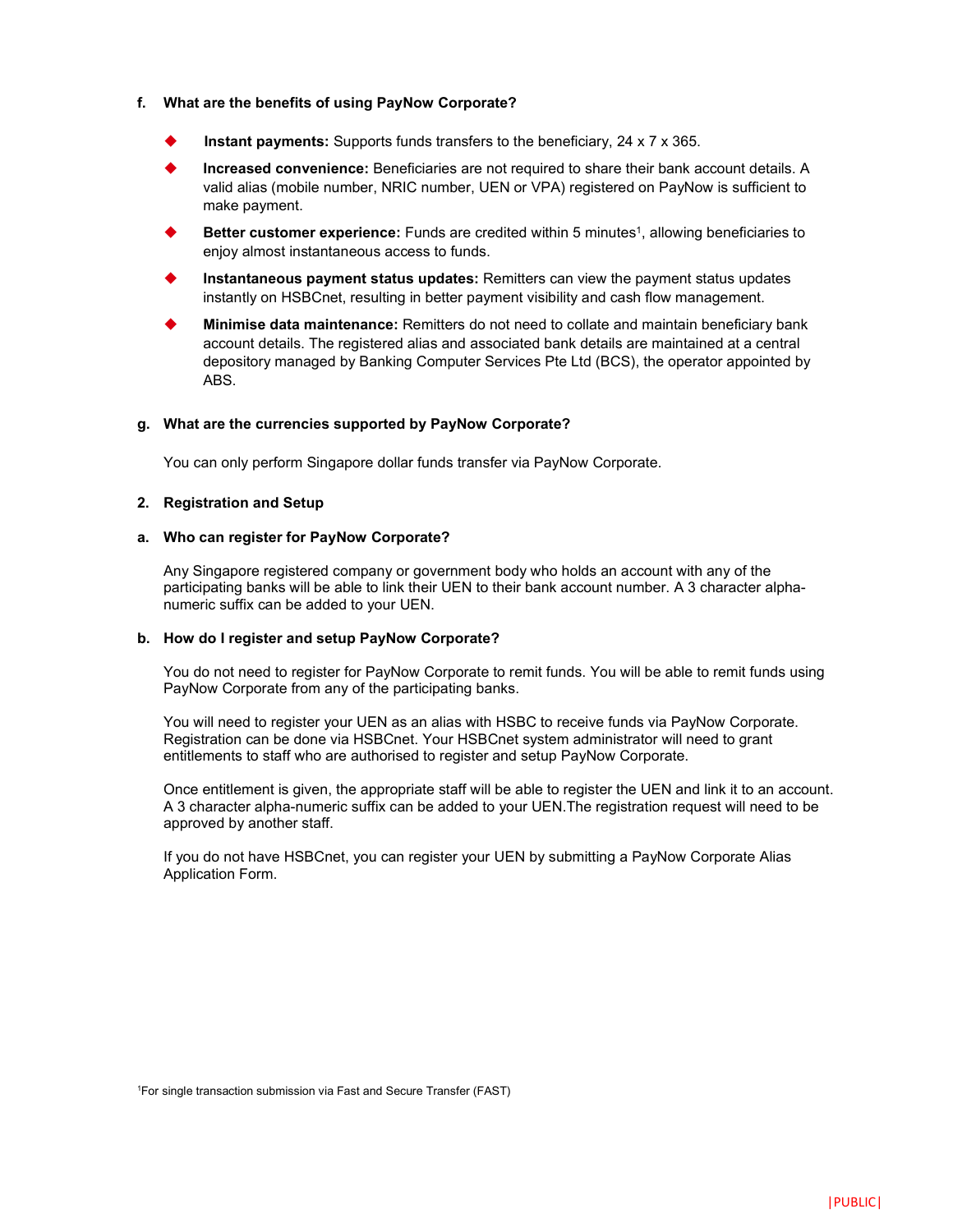# **c. Who can sign off the PayNow Corporate Alias Application Form?**

The form can be signed by the following signatories:

| <b>Type of Entity</b> | <b>Signatories</b>                    |
|-----------------------|---------------------------------------|
| Company               | 2 directors                           |
|                       | For sole director company: 1 director |
| Association           | Chairman and Secretary                |
| Sole Proprietorship   | Sole Proprietor                       |
| Partnership / LLP     | All Partners                          |

# **d. Can I register PayNow Corporate with multiple participating banks?**

You can register PayNow Corporate with multiple participating banks using different aliases for each of your accounts held with each participating bank.

#### **e. Can I register and link the VPA to my bank account?**

No, VPA can only be linked to an e-wallet with a participating NFI. Currently, the NFIs are Grab Financial Group, Liquid Group and Singtel Dash.

#### **f. What type of bank accounts in HSBC can I link my UEN to?**

You can link your current accounts or BusinessVantage accounts.

#### **g. How many accounts can I link to the alias (UEN)?**

Each UEN with the 3 character alpha-numeric suffix is considered a unique alias. One alias can only be linked to one bank account. However, the same bank account can be linked to other unique aliases, which is made up of your UEN with different 3 character suffix. Please note that the 3 character alphanumeric suffix is optional.

For example: UENABC linked to Bank Account 1 UENXYZ linked to Bank Account 1 UENEFG linked to Bank Account 2 UEN linked to Bank Account 3

## **3. Sending or Receiving Funds**

#### **a. What is the availability of this service?**

PayNow Corporate is available 24 x 7 x 365.

#### **b. When will my payment be received by the beneficiary using this service?**

Payments made using PayNow Corporate will be processed via FAST. Funds will be credited to the beneficiary's account within 5 minutes<sup>1</sup> of instruction.

# **c. What is the transaction limit for this service?**

PayNow Corporate transactions will be processed via FAST. You can send up to SGD 200,000 per transaction or your daily HSBCnet transfer limit, whichever is lower.

However, the amount that you can transfer to a VPA proxy is dependent on the maximum amount an ewallet could store and this is dependent on each e-wallet's setting. Please check with the beneficiary/NFI who is providing you with the e-wallet alias to confirm.

1For single transaction submission via Fast and Secure Transfer (FAST)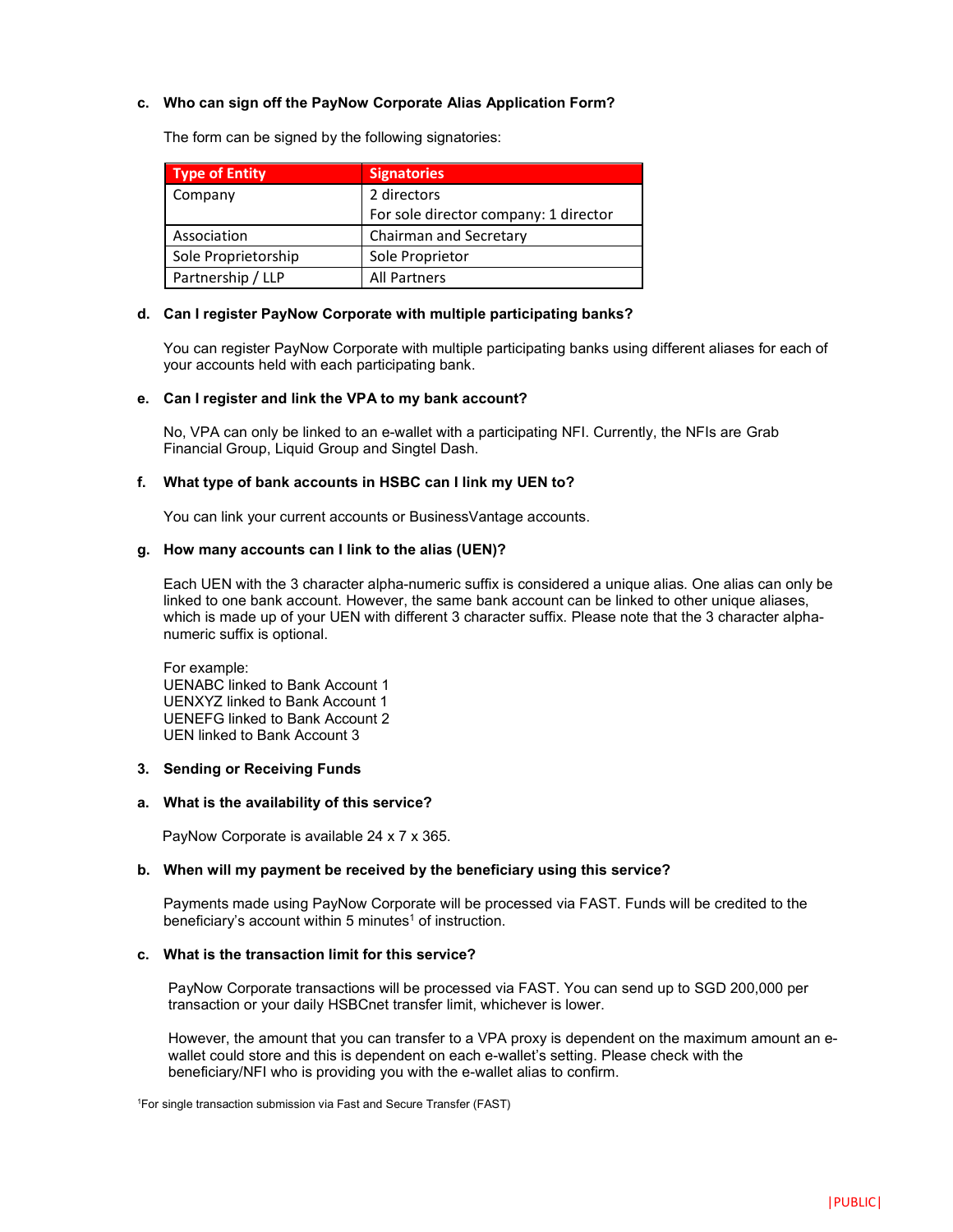# **d. Can I send payment via PayNow Corporate if I do not have the beneficiary's alias details?**

No. You need the beneficiary's alias details (mobile number, NRIC number, UEN or VPA) to send a payment via PayNow Corporate.

# **e. How do I receive funds using this service?**

- Step 1: Register your UEN as an alias and link it to an account with HSBC via HSBCnet. A 3 character alpha-numeric suffix (optional) can be added to your UEN. If you do not have HSBCnet, you can register by submitting a request form.
- Step 2: Once registered, inform your customers to make payment from any of the PayNow Corporate participating banks or NFI by indicating your alias details. Request for your customer to input reference details in order to facilitate reconciliation at your end.
- Step 3: Funds will be credited to the account which you have designated during setup.

# **f. How do I make payments using this service?**

- Step 1: Login to HSBCnet and select payment using an alias (mobile number, NRIC number, UEN or VPA).
- Step 2: Input the alias details and perform a look-up.
- Step 3: Review the nickname and confirm the payment.
- Step 4: Request authoriser to approve payment.
- Step 5: Transaction will be processed through FAST.

Please note that the format to make payment to VPA is as follows:

Personal: +[Country Code][Mobile Number]#[Wallet Identifier] Corporate: UEN[UEN]#[Wallet Identifier]

Wallet Identifier: Grab e-wallet: GRAB Liquid Pay e-wallet: XNAP Singtel Dash e-wallet: DASH

#### **g. Can I submit my payment instructions using this service via File Upload or Host to Host?**

You can submit your payment instructions via File Upload or Host to Host. The file format has to be XMLv3 and it must be a Pre-authorised or File Level Authorisation file type.

# **h. I am submitting payment instructions via File Upload currently. Which field should the alias information be furnished in?**

Please approach your Relationship Manager or GLCM Client Service Manager or GLCM Client Integration Manager for assistance.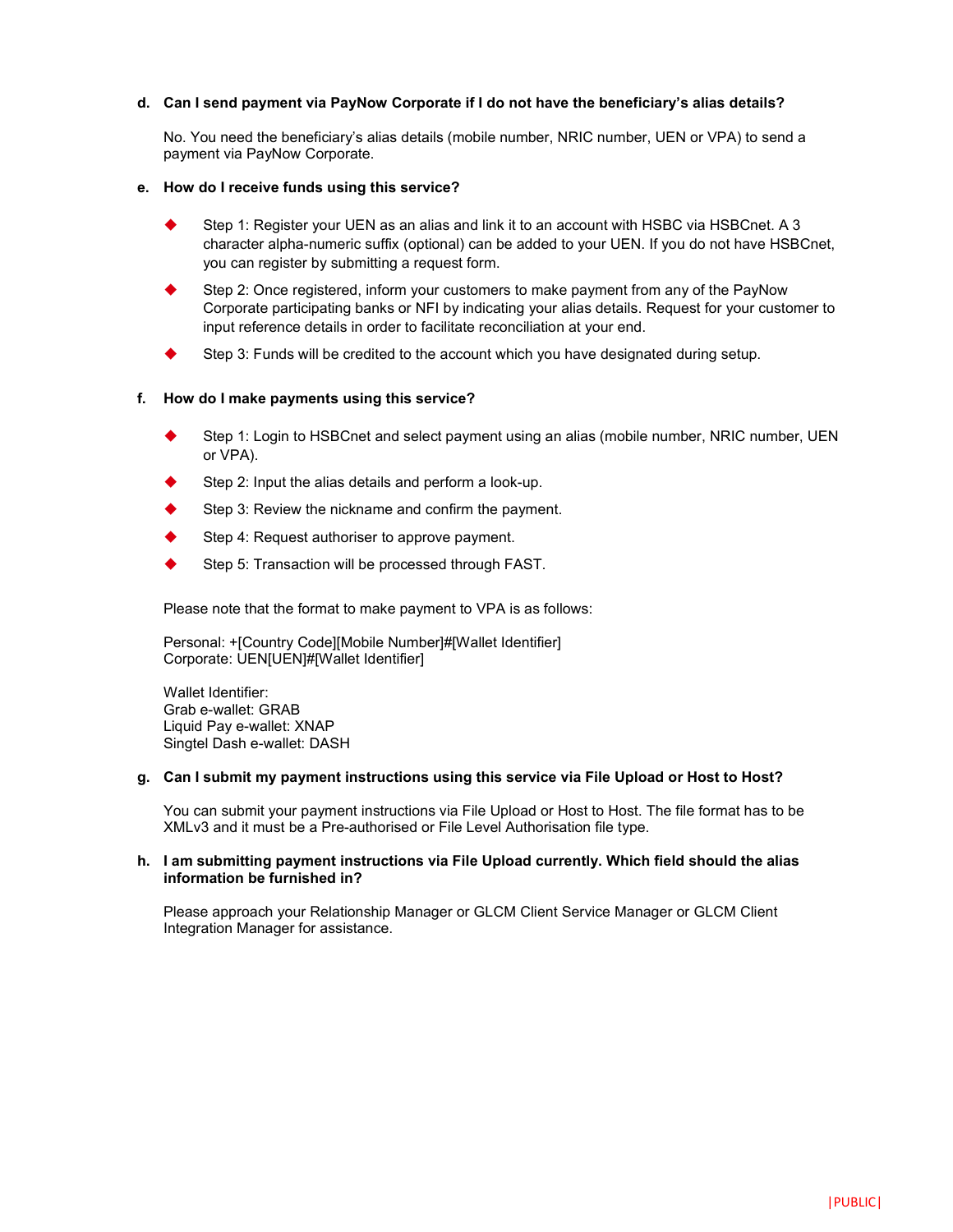# **i. What details can I see on my bank statements?**

#### For Payments

You will be able to see beneficiary's alias details and nickname instead of account number and beneficiary name. In addition, you will be able to see the end to end ID details (payment details that will be carried through the transaction).

**HSBCNET** STATEMENT DESCRIPTION/SENDER'S REFERENCE EXTERNAL REFERENCE HSBC TRANSACTION REFERENCE BENEFICIARY NICKNAME BENEFICIARY ALIAS END TO END ID

# For Receipts

You will be able to see the end to end ID details (payment details that will be carried through the transaction) and the ordering party details as provided by remitting bank.

HSBC TRANSACTION REFERENCE ORDERING BANK/CUSTOMER END TO END ID PAYNOW

#### **j. What will be shown on my beneficiary's bank statement?**

This is dependant on the beneficiary bank. However, the end to end ID (payment details that will be carried through the transaction) which you have provided in your instruction will be reflected for all FAST transactions initiated via PayNow Corporate.

# **k. What will happen if I submit a payment instruction with the wrong alias details?**

For any payment instruction via PayNow Corporate, a search will be done in the central database for the alias details. Payment will only be effected when there is a positive return for the alias details that you have input in the instruction and you have thereafter reviewed and confirmed payment.

For single transaction submission, the nickname corresponding to the alias details will be returned and reflected in the payment instruction. This requires your confirmation before the instruction is processed. If the alias details submitted is not maintained in the central database, the payment instruction cannot be processed.

# **l. What should I do if my beneficiary claims non-receipt of funds?**

Please check and confirm that there is no return of funds in your account. If it is confirmed that there is no return, please approach your Relationship Manager or GLCM Client Service Manager for assistance.

# **4. Others**

# **a. What is the registration rate for PayNow since its launch in July 2017?**

As at 24 January 2021, the total number of PayNow registrations is close to five million.

Source: ABS 8 February 2021: Three Non-Bank Financial Institutions (NFIs) to Offer PayNow

#### **b. Are there any fees charged for using PayNow Corporate?**

Payments made using PayNow Corporate will be processed via FAST. You will only be charged for the FAST transaction fee. There are no fees imposed for collections using PayNow Corporate service currently.